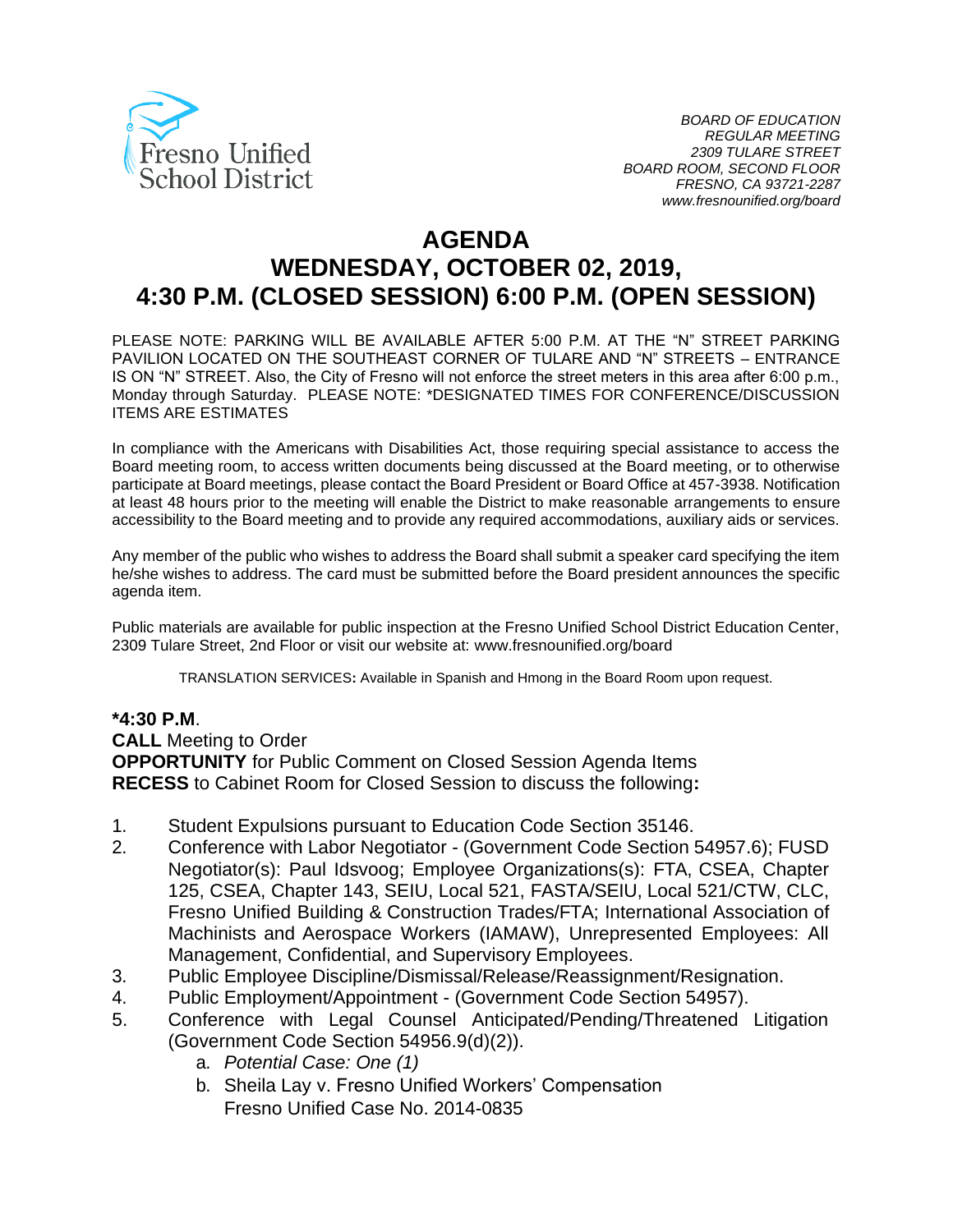# **CLOSED SESSION AGENDA ITEMS – continued**

- 6. Conference with Legal Counsel Existing Litigation (Government Code Section 54956.9(d)(1&2)).
	- a. N.H., a minor vs. Terry Slatic Fresno Superior Court Case No. 19CECG02608

**6:00 P.M., RECONVENE** and report action taken during Closed Session, if any.

# **PLEDGE OF ALLEGIANCE**

Ms. Vanessa Mata a parent from Calwa Elementary School will lead the flag salute.

### **HEAR Reports from Student Board Representatives**

An opportunity is provided to hear comments/reports from Student Board Representatives from Fresno High School. Contact person: Kim Mecum, telephone 457-3731.

### **HEAR Report from Superintendent**

### **BOARD/SUPERINTENDENT COMMUNICATION**

### **OPPORTUNITY for Public Comment on Consent Agenda Items**

**ALL CONSENT AGENDA** items are considered routine by the Board of Education and will be enacted by one motion. There will be no separate discussion of items unless a Board member so requests, in which event, the item(s) will be considered following approval of the Consent Agenda.

# **A. CONSENT AGENDA**

#### **A-1, APPROVE Personnel List**

Included in the Board binders is the Personnel List, Appendix A, as submitted. The Superintendent recommends approval. Contact person: Paul Idsvoog, telephone 457-3548.

### **A-2, ADOPT Findings of Fact and Recommendations of District Administrative Board**

The Board of Education received and considered the Findings of Fact and Recommendations of District Administrative Panels resulting from hearings on expulsion and readmittance cases conducted during the period since the September 18, 2019 Regular Board meeting. The Superintendent recommends adoption. Contact person: Kim Mecum, telephone 457-3731.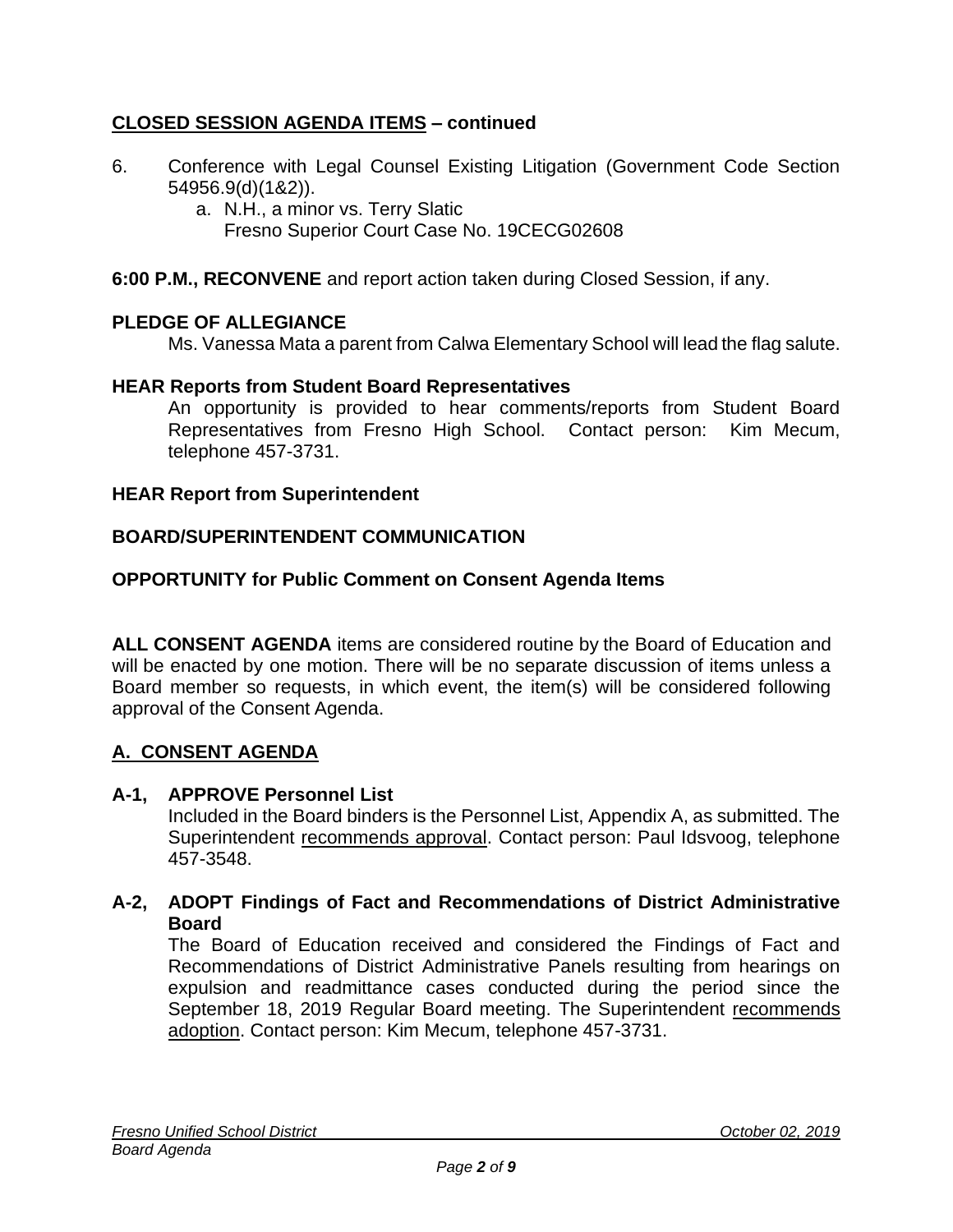# **A. CONSENT AGENDA - continued**

# **A-3, APPROVE Minutes from Prior Meeting**

Included in the Board binders are the draft minutes for the September 11, 2019 Board Workshop and the September 18, 2019 Regular Board Meeting. The Superintendent recommends approval. Contact person: Robert G. Nelson, telephone 457-3884.

#### **A-4, APPROVE Proposed Revisions for Existing Board Bylaws 9005 and 9130 and Drafts for Two Proposed Board Bylaws Regarding Complaints Concerning Board Members and Censure Policy and Procedures**

Included in the Board binder are revisions to Board Bylaws 9005 and 9130 and drafts for two proposed Board Bylaws Regarding Complaints Concerning Board Members and Censure Policy and Procedures. Board President Cazares recommends approval. Fiscal impact: There is no fiscal impact to the district at this time. Contact person: David Chavez, telephone 457-3566

### **A-5, ADOPT Variable Term Waiver for Career Technical Education Credential Holders**

Included in the Board binders is the communication from Fresno County Superintendent of Schools explaining the recommendations for the Variable Term Waiver for Career Technical Education (CTE) Credential holders. The Commission on Teacher Credentialing (CTC) has stated the Preliminary CTE credential holders be issued a variable term waiver for the English Learner Authorization until the CTE program is completed. The English Learner classes are embedded in the CTE program. Individuals will not have the English Learner authorization stated on their credential document until the CTE program is completed and the clear credential is issued. The Superintendent recommends adoption. Fiscal impact: There is no fiscal impact to the district at this time. Contact person: Paul Idsvoog, telephone 457-3548.

#### **A-6, APPROVE 2019/20 and Prior Years' Certificated Salary Schedules**

Included with this agenda item for the Board's consideration and approval are the certificated salary schedules 2012/13 through 2019/20. The Superintendent recommends approval. Fiscal impact: There is no fiscal impact to the district at this time. Contact person: Paul Idsvoog, telephone 457-3548.

#### **A-7, APPROVE Position and ADOPT Job Description for Paraprofessional – Child Development, Bilingual**

Included in the Board binders are the following: The job description of Paraprofessional – Child Development, Bilingual. This position assists the teacher at the childcare level of instruction in the primary language of the Dual Language Learners (DLLs) by translating orally, presenting instructional materials, and reinforcing instruction or follow-up on student understanding of specific academic concepts to assist students to excel in growth and development of home language and English.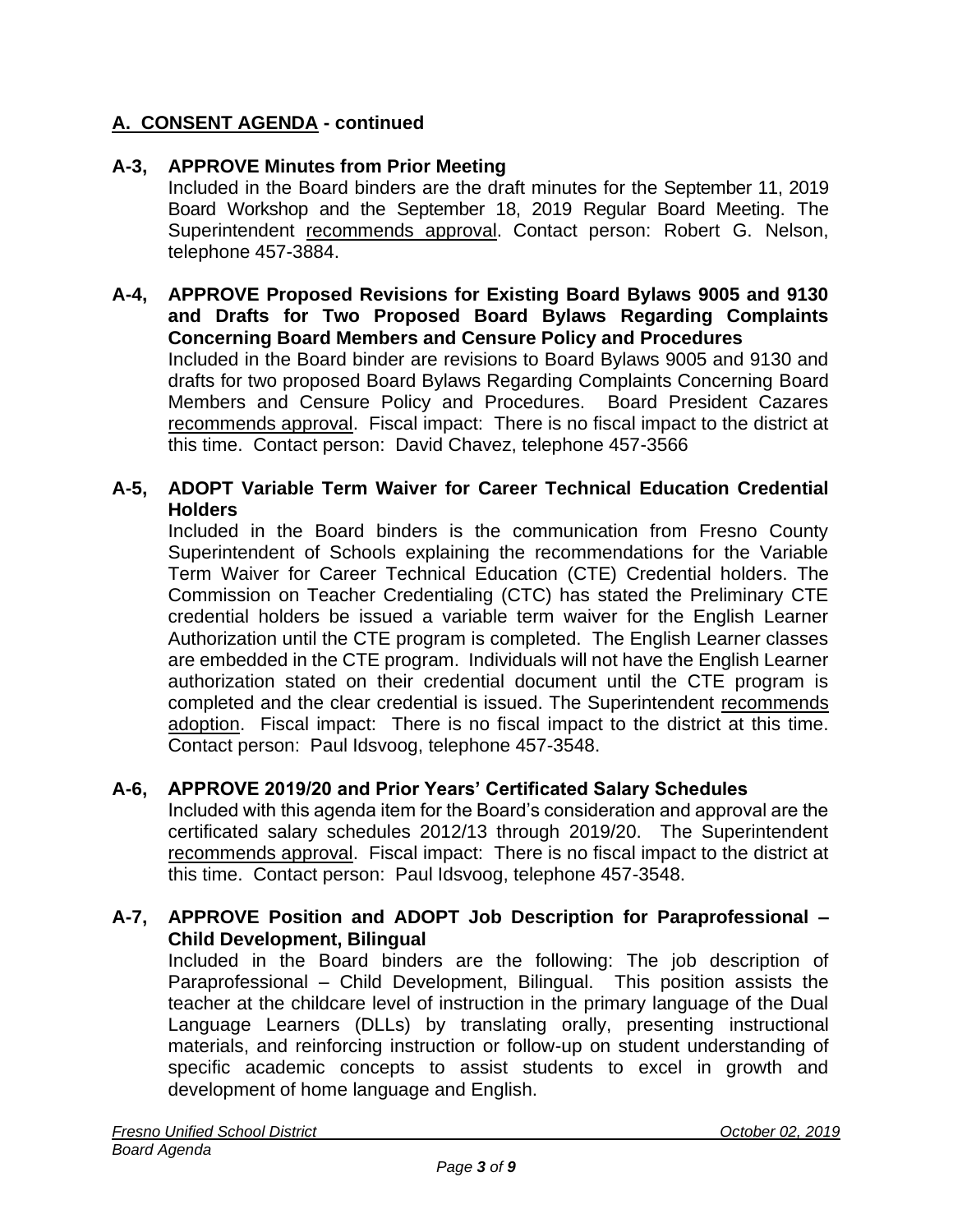# **A. CONSENT AGENDA - continued**

The Paraprofessional – Child Development, Bilingual position is designated Classified, non-exempt and placed on G-24 of the Classified Salary Schedule. This salary placement aligns with the district's Paraprofessional, Bilingual positions. The Superintendent recommends approval. Fiscal impact: Sufficient funds are available in the Early Learning Department budget. Contact Person: Paul Idsvoog, telephone 457-3548.

# **A-8, APPROVE Provisional Internship Permits**

Provisional Internship Permit (PIP) recommendations to rehire or hire upon Board approval. The Superintendent recommends approval. Fiscal impact: There is no fiscal impact to the district at this time. Contact person: Paul Idsvoog, telephone 457-3548.

### **A-9, APPROVE Legal Services Representation Agreement**

Included for approval is a legal representation agreement for Orbach, Huff, Suarez and Henderson (OHSH) for services related to Project Labor Agreements. The Superintendent recommends approval. Fiscal impact: Sufficient funds are available in the 2019/20 Unrestricted General Fund. Contact person: Ruth F. Quinto, telephone 457-6226.

#### **A-10, RATIFY Memorandum of Understanding with State Center Community College District for the Adult Education Program Allocation**

Included in the Board binders is a Memorandum of Understanding between State Center Community College District and Fresno Unified School District to establish the responsibilities of both parties in serving the State Center Adult Education Consortium and for Fresno Adult School to receive their approved block grant allocation of \$5,387,885. The Superintendent recommends ratification. Fiscal impact: Sufficient funds in the amount of \$5,387,885 are available in the Adult Education Block Grant allocation. Contact person: Kim Mecum, telephone 457- 3731.

#### **A-11, RATIFY the Filing of Notices of Completion**

Included in the Board binders are Notices of Completion for the following projects, which have been completed according to plans and specifications.

Bid 19-27 Section A and C, Exterior Painting for Various Schools: Dailey and Williams Elementary Schools, Terronez Middle School and DeWolf High School.

Bid 19-27 Section B, Exterior Painting for Various Schools: Burroughs and Greenberg Elementary Schools and Kings Canyon Middle School.

Bid 19-33, Sunnyside High School Stadium Scoreboard Replacement.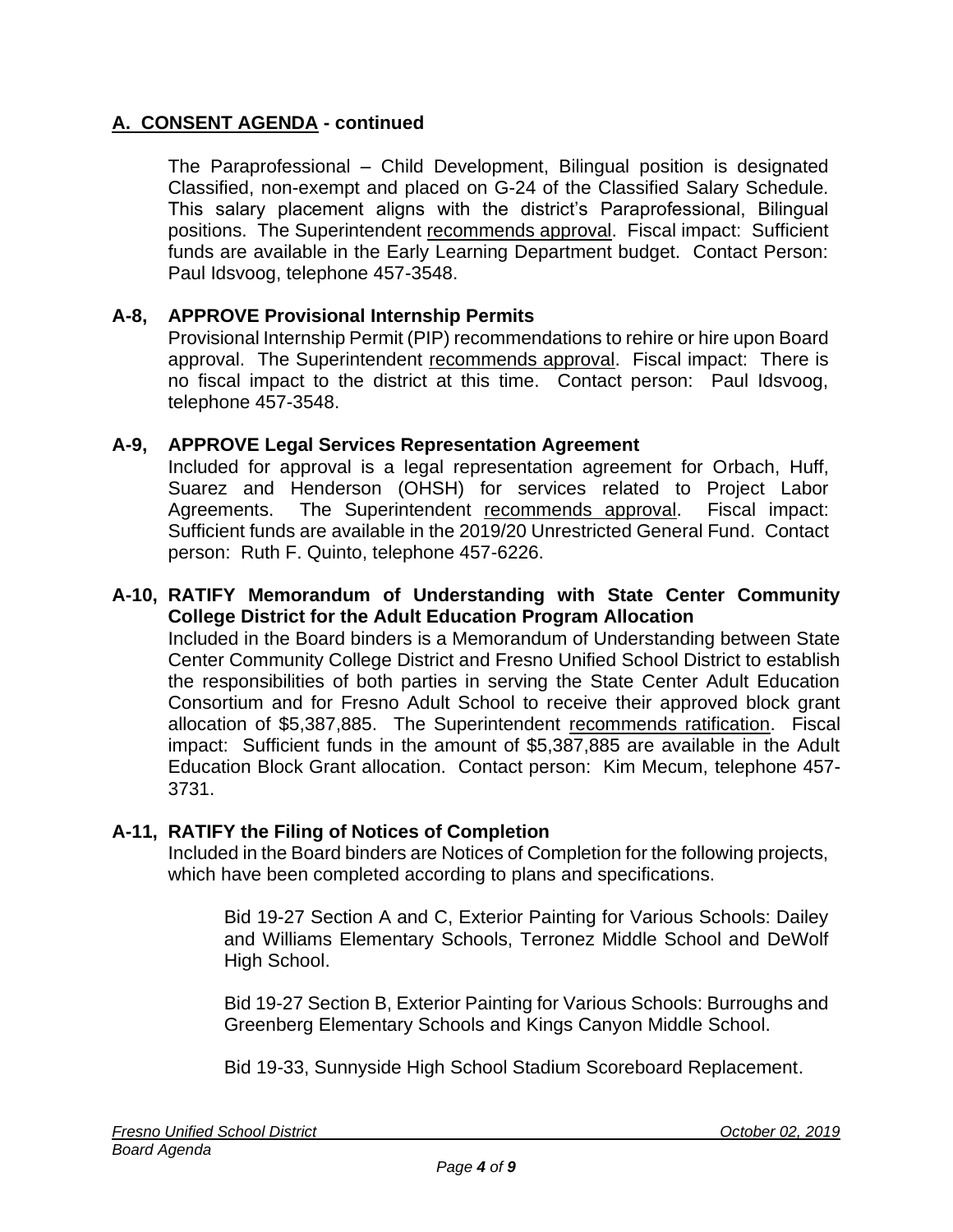# **A. CONSENT AGENDA – continued**

The Superintendent recommends ratification. Fiscal impact: Retention funds are released in accordance with contract terms and California statutes. Contact person: Karin Temple, telephone 457-3134.

### **A-12, RATIFY Purchase Orders from July 1, 2019 through July 31, 2019, and Zero Dollar Contracts – Primary Report**

Included in the Board binders is information on purchase orders issued from July 1, 2019 through July 31, 2019. Two agenda items are presented to ratify purchase orders. The first item includes the Primary Report with all purchase orders issued during the reported dates with the exception of those that may present a potential conflict of interest for an individual Board member. All remaining purchase orders are in the Supplemental Report and presented as a second agenda item. The Superintendent recommends ratification. Fiscal impact: Funding is noted on the attached pages. Contact person: Karin Temple, telephone 457-3134.

# **A-13, RATIFY Purchase Orders from July 1, 2019 through July 31, 2019 – Supplemental Report**

Included in the Board binders is information on purchase orders issued from July 1, 2019 through July 31, 2019. Two agenda items are presented to ratify purchase orders. The first item includes the Primary Report with all purchase orders issued during the reported dates with the exception of those that may present a potential conflict of interest for an individual Board member. All remaining purchase orders are in the Supplemental Report and presented as a second agenda item. The Superintendent recommends ratification. Fiscal impact: Funding is noted on the attached pages. Contact person: Karin Temple, telephone 457-3134.

### **END OF CONSENT AGENDA (ROLL CALL VOTE)**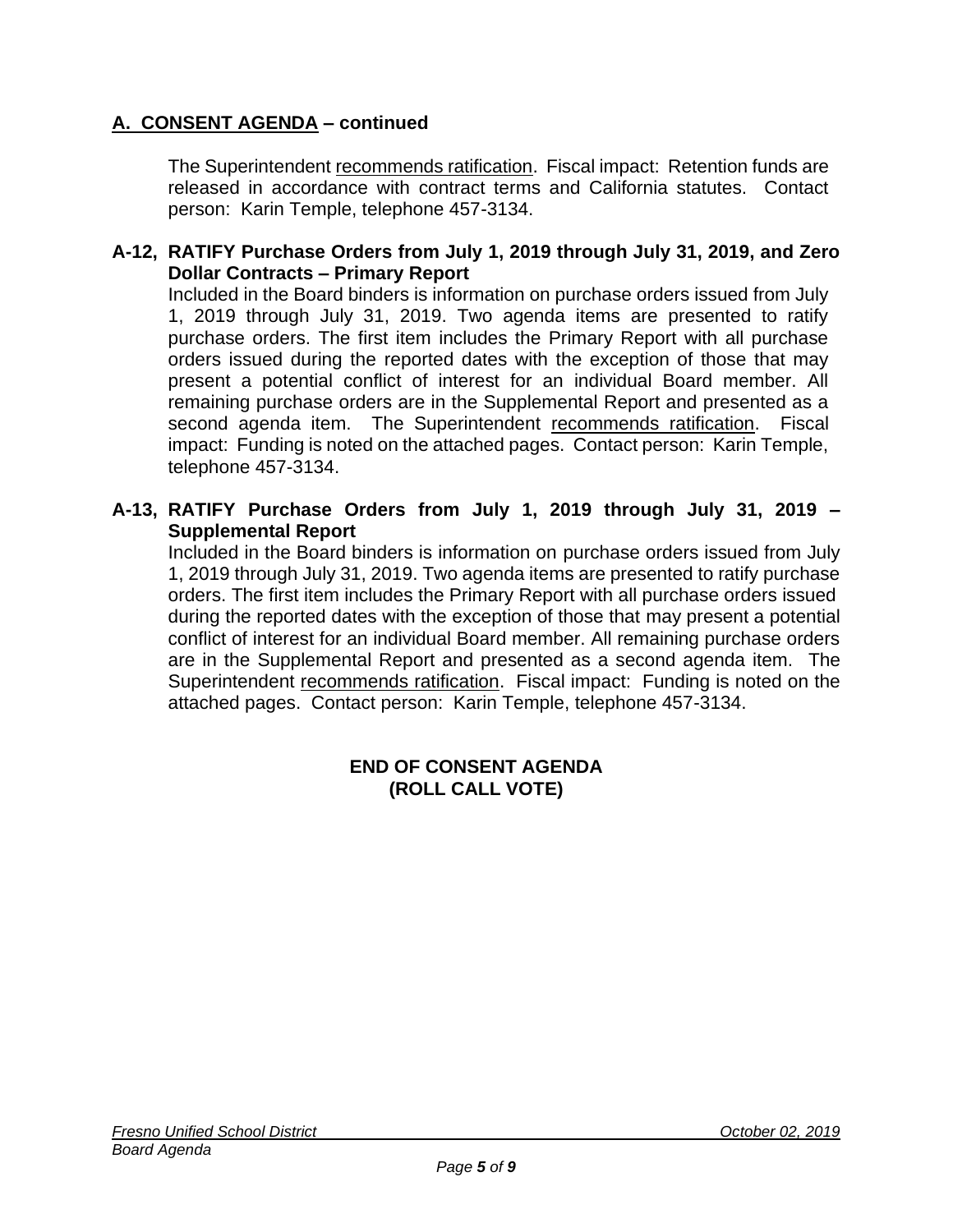# **UNSCHEDULED ORAL COMMUNICATIONS**

Individuals who wish to address the Board on topics within the Board's subject matter jurisdiction, but **not** listed on this agenda may do so at this time. If you wish to address the Board on a specific item that is listed on the agenda, you should do so when that specific item is called.

While all time limitations are at the discretion of the Board President, generally members of the public will be limited to a maximum of three (3) minutes per speaker for a total of thirty (30) minutes of public comment as designated on this agenda. Any individual who has not had an opportunity to address the Board during this initial thirty (30) minute period may do so at the end of the meeting after the Board has addressed all remaining items on this agenda. Without taking action and only as expressly permitted by Board Bylaw 9323, Board members may ask questions, make brief announcements, or provide a brief response to statements presented by the public about topics raised in unscheduled oral communications. Board members must be recognized by the President in order to speak and will generally be limited to no more than one (1) minute each for this purpose. The Board President shall have the discretion to further limit Board members' opportunity to speak on topics raised in unscheduled oral communications to ensure the orderly and efficient conduct of District business.

Members of the public with questions on school district issues may submit them in writing. The Board will automatically refer to the Superintendent any formal requests that are brought before them at this time. The appropriate staff member will furnish answers to questions.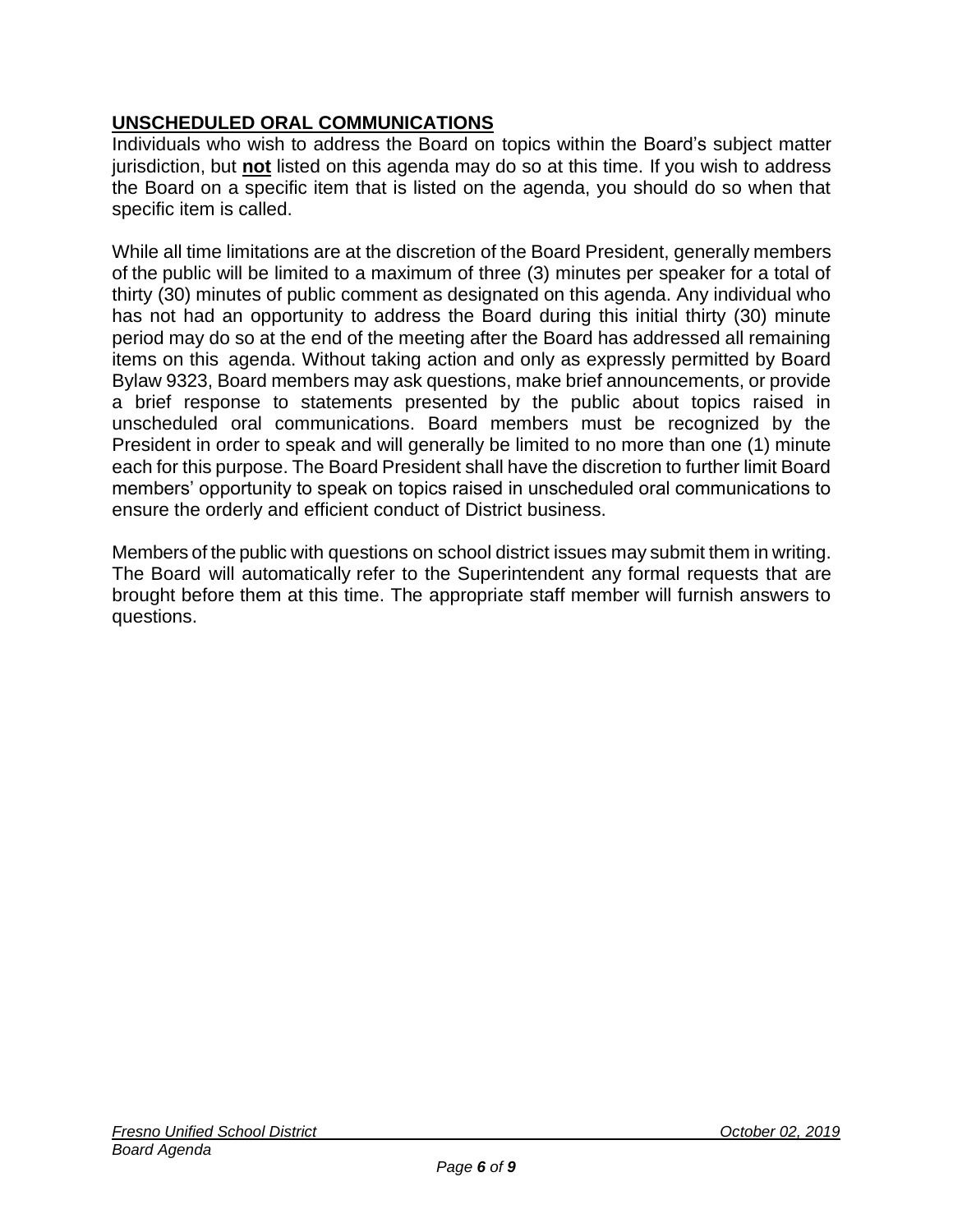# **B. CONFERENCE/DISCUSSION AGENDA**

# **6:45 P.M.**

**B-14, CONDUCT Public Hearing Determining Conformity of the Ventura and 10th Alternative Education Campus Development Project with State School Site Selection Standards; and ADOPT Resolution 19-21, Adopting the Mitigated Negative Declaration for the Project, Making Findings Required by Education Code, and Approving the Project** 

Included in the Board binders and recommended for adoption is Resolution 19-21 related to future development and operation of the Ventura and  $10<sup>th</sup>$  site as an alternative education campus serving students in grades 7-12, and potentially an early learning center serving pre-K students. Adopting the resolution does not commit the district to any project, however it is a requirement should the district move forward with a project at the site in the future. The Superintendent recommends adoption. Fiscal impact: There is no fiscal impact to the district at this time. Contact person: Karin Temple, telephone 457-3134.

# **7:00 P.M.**

**B-15, APPROVE Award of Bid 20-03, Ventura and 10th – Old Juvenile Hall Demolition and Remediation Phase 2**

Included in the Board binders is information on Bid 20-03, for Phase 2 demolition and remediation work for the former Juvenile Hall facility and associated buildings at the Ventura Avenue and 10th Street site. The project will provide for removal of building slabs, foundations, paving, utilities, and Department of Toxic Substances Control mandated soil remediation. This is the final phase of site demolition work. Staff recommends award to the lowest responsive, responsible bidder: CVE Contracting Group, Inc. dba Central Valley Environmental (Fresno, California) \$1,098,701. The Superintendent recommends approval. Fiscal impact: \$1,110,701 is available in the Measure X Fund (Ventura and 10th – Site Demolition and Remediation). Contact person: Karin Temple, telephone 457-3134.

# **7:15 P.M.**

**B-16, OPPORTUNITY for Public Disclosure and RATIFICATION of the 2019-2020 Negotiated Collective Bargaining Agreement between Fresno Unified School District and California School Employees Association and its Chapter 143** In accordance with Government Code 3547.5, all major provisions of collective bargaining agreements are to be presented at a public meeting of the public-school employer before the employer enters into written agreement with an exclusive representative. Included in the Board binders is a copy of the Tentative Agreement between Fresno Unified School District and California School Employees Association and its Chapter 143. The Superintendent recommends ratification. Fiscal impact: The estimated cost is included in the disclosure agreement. Contact person: Paul Idsvoog, telephone 457-3548.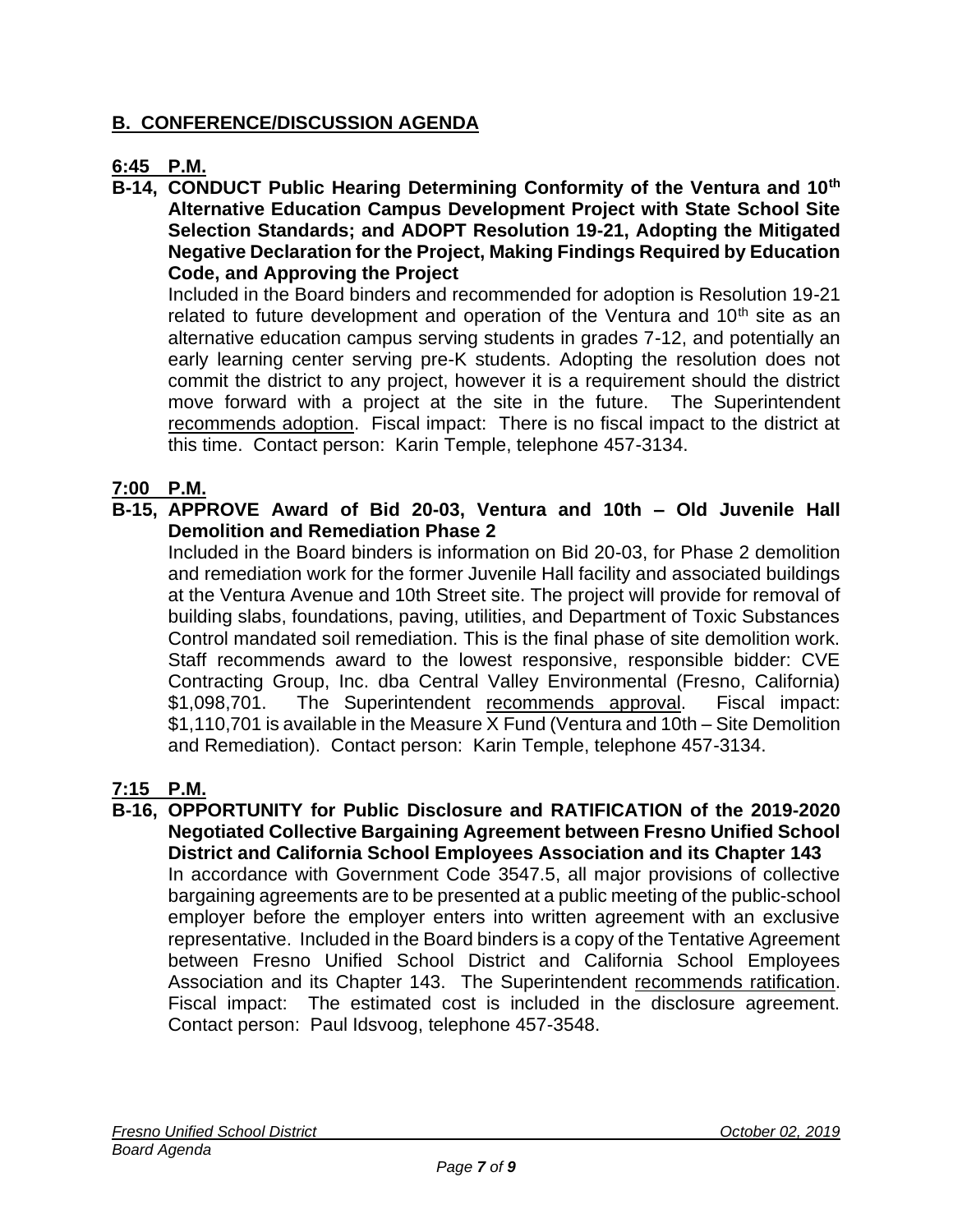# **B. CONFERENCE/DISCUSSION AGENDA - continued**

# **7:20 P.M.**

**B-17, OPPORTUNITY for Public Disclosure and RATIFICATION of the 2019-2022 Negotiated Collective Bargaining Agreement between Fresno Unified School District and Service Employee International Union, Local 521**

In accordance with Government Code 3547.5, all major provisions of collective bargaining agreements are to be presented at a public meeting of the public-school employer before the employer enters into written agreement with an exclusive representative. Included in the Board binders is a copy of the Tentative Agreement between Fresno Unified School District and Service Employee International Union, Local 521. The Superintendent recommends ratification. Fiscal impact: The estimated cost is included in the disclosure agreement. Contact person: Paul Idsvoog, telephone 457-3548.

# **7:25 P.M.**

**B-18, PRESENT and DISCUSS Global California 2030 Initiative in Fresno Unified** In November 2016, California voters approved Proposition 58, also known as the California Education for a Global Economy (CA Ed.G.E.) Initiative. The purpose of the CA Ed.G.E. Initiative is to ensure that all children in California public schools receive the highest quality education, master the English language, and access high-quality, innovative, and research-based language programs that prepare

Presentation will include the district's approach to Global 2030 Initiative.

- Overview of Proposition 58 and goals of the Global California 2030 Initiative
- Existing language learning opportunities in Fresno Unified and participation data for 2019/20
- 2019/20 projects and next steps

them to fully participate in a global economy.

Fiscal impact: There is no fiscal impact to the district at this time. Contact person: Kim Mecum, telephone 457-3731.

# **7:40 P.M.**

### **B-19, PRESENT and DISCUSS Results of the Community Survey Regarding School Facility Investment and Potential 2020 Bond Measure**

Included in the Board binders is information provided by Fairbank, Maslin, Maullin, Metz and Associates, the public opinion research firm contracted by the district to conduct a survey to gauge interest in a potential new bond measure to support continued school facilities improvement. Staff will present this and additional information for Board discussion and feedback. There is no fiscal impact to the district at this time. Contact person: Karin Temple, telephone 457-3134